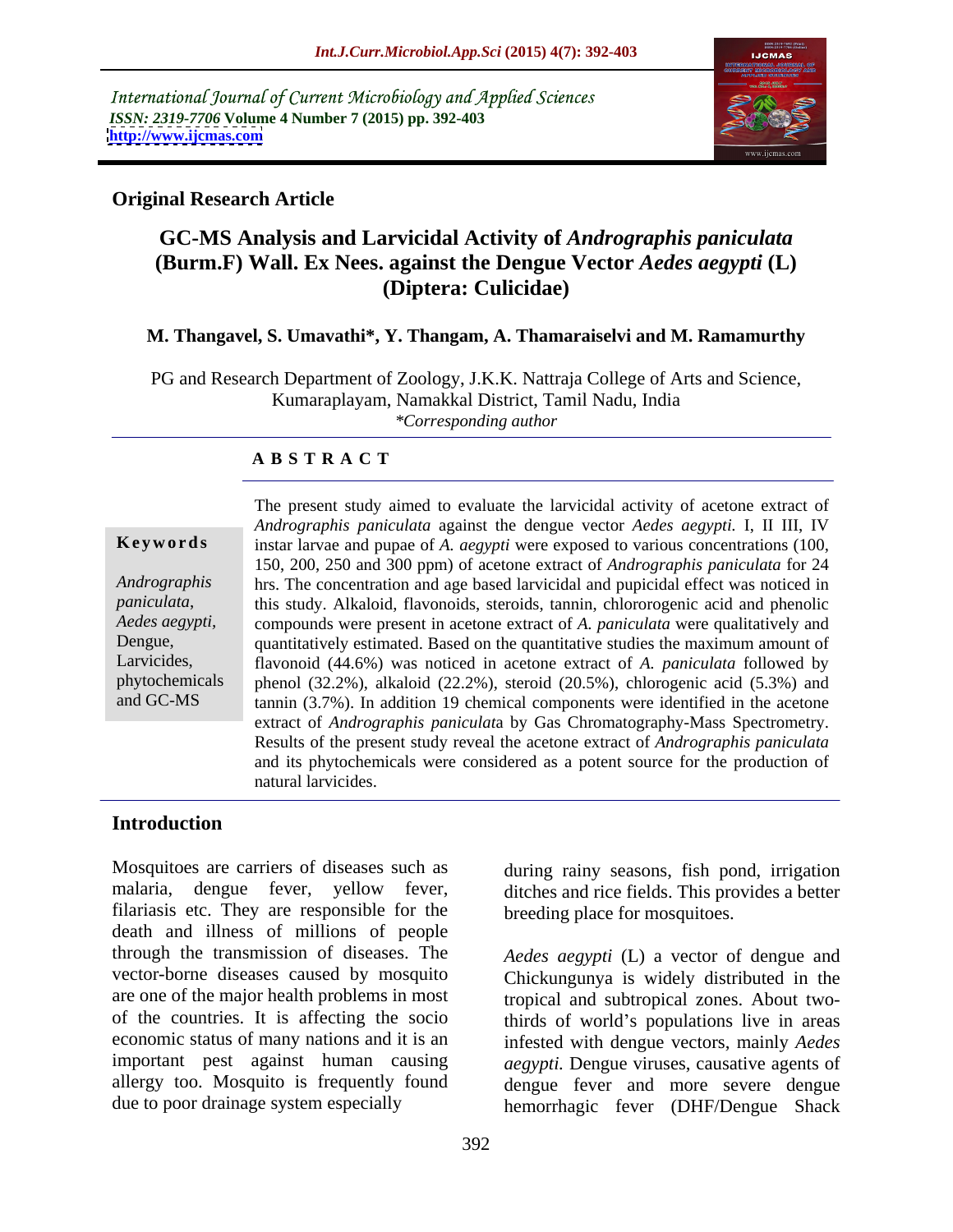Syndrome) infect over 100 million people used with minimum care by individuals and every year (Hahn *et al.,* 2001). There is no communities in specific situation. This has vaccine to prevent mosquito borne diseases, a necessitated the need for search and so vector control is the most commonly development of environmentally safer, low chosen solution available for reducing cost, indigenous methods for vector control. morbidity (Hakim, 1996). Thus, one of the approaches for control of these mosquito- natural plant products against mosquito borne diseases is the interruption of disease vectors indicate them as possible transmission by killing or preventing mosquitoes from biting human beings. There are many methods used for mosquito control biocontrol, larviciding (control of larvae) Nees., (Acanthaceae) is an annual and adulticiding (control of adults). Though herbaceous plant and is extensively techniques of habit modification such as effective since the mosquito is highly targets for pesticides because mosquitoes

There is provocative interest in research for al., 2000), immunomodulating been carried on for long time, these characteristic secondary metabolites hold spray and insecticides for mosquito chemical constituents which act as a larvicidal and promising to reduce the risk to humans and harmful accumulated residues. Materials and Methods This has necessitated the need for research and development of environmentally safe, bio- degradable and low cost indigenous from Salem District (Tamil Nadu) and

During the last decade, various studies on vectors indicate them as possible alternatives to synthetic chemical insecticides (Promsiri *et al.,* 2006).

depending on the station, source reduction, *Andrographis paniculata* (Burm.f.)Wall. Ex removing stagnant water and other breeding parts of Europe. In traditional medicine, *A.*  areas, application of aerial toxicants are *paniculata* iswidely used to get rid of body practiced for mosquito control, they are not heat, dispel of toxins from the body, prevent domesticated and many adults rest indoors infections including sinusitis and fever in hidden places such as closets. (Gabrielian *et al.,* 2002) and as an antidote Mosquitoes in the larval stage are attractive against poisons of snakes and insects (Samy breed in water and thus it is easy to control reported to exhibited various mode of them in this habit. Effective repeated use of biological activities *in vivo* aswell as *in*  controlling agents has disturbed natural *vitro* viz., antibacterial (Abubakar *et al.,* biological systems and led to outbreak of 2011), antiviral (Wiart *et al.,* 2000), antiinsect species showing pesticide resistance. inflammatory (Wen *et al.,* 2010), antihuman larvicidal compound from natural sources. immunostimulatory (Iruretagoyena *et al.,* Even though chemical vector program has 2005) and anticancer (Li *et al.,* 2007). The mosquito vectors remain because of encountered in this plant have considerably repeated use of synthetic products, house enhanced its importance in the area of control. As a result, the mosquito develops an attempt has been made to evaluate the their resistance. Hence, there is a need for larvicidal and pupicidal activity of *A.*  developing biologically active natural *paniculat* against the dengue vector *A.*  Nees., (Acanthaceae) is an annual herbaceous plant and is extensively cultivated in Southern Asia, China and some common cold, upper respiratory tract *et al.,* 2008). *A. paniculata* has been immunodeficiency virus (HIV) (Calabrese *et al.,* 2000), immunomodulating / characteristic secondary metabolites medicinal plants. Hence in the present study *aegypti.*

## **Materials and Methods**

method for vector control, which can be brought to the laboratory. The leaves wereThe leaves of *A. paniculata* were collected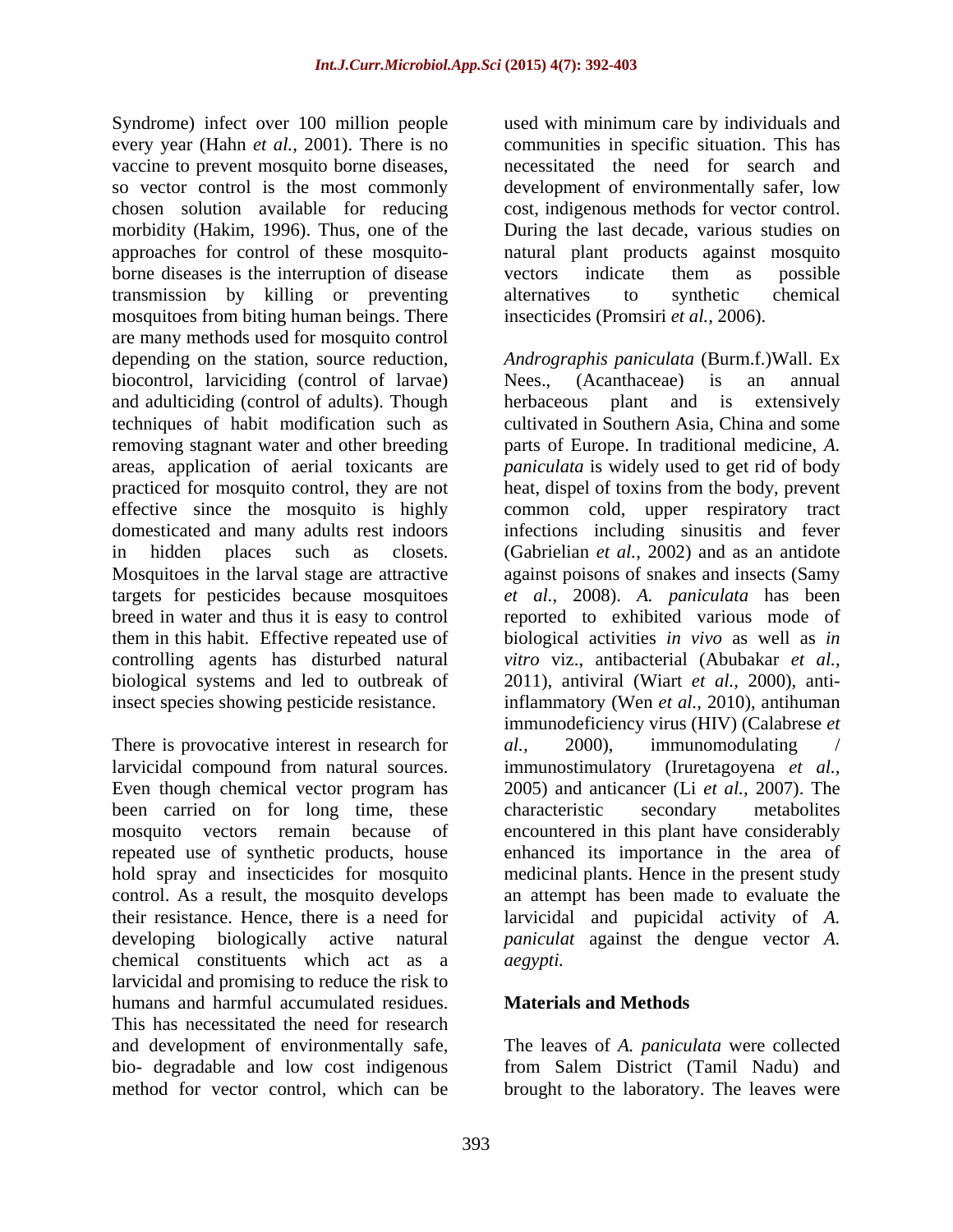thoroughly washed with tap water and were dried under shade at room temperature  $(29 \pm 1)$  of the respective solvent and used as a stock  $2<sup>0</sup>$  C) for about 20 days. The completely solution. This stock solution was used to dried leaves were powdered and sieved to prepare the desired concentrations (100, get fine powder. The leaf powder (100 gms) 150, 200, 250 and 300ppm) of the extract for was extracted with 300ml acetone by using exposure of the mosquito larvae. The the Soxhlet apparatus for 8 hours (Vogal, larvicidal bioassay was done using standard 1978). The extracts were concentrated using WHO Protocols (WHO, 2005). Mortality of a vacuum evaporator at  $45^{\circ}$ C under low larval and pupal stages of the treated and pressure. After complete evaporation of the control was observed over a period of solvent the concentrated extract was 24hours. The percentage of larval and pupal collected and stored in a refrigerator for mortality was corrected by Abbot's formula

further experiments. One gram of (1925). concentrated extract was dissolved in 100 ml solution. This stock solution was used to (1925).

| n treatment - Observed<br>$\blacksquare$ and mortality in control<br>Obst.<br>. Ju inortality in tree for $\sim$<br>Corrected mortality=<br>$\langle 100$ |  |
|-----------------------------------------------------------------------------------------------------------------------------------------------------------|--|
| $100-$<br>- Control mortality                                                                                                                             |  |

| Percentage<br>.nortality<br>$=$<br>larvae/pupae<br>introduced<br>Number | larvae/pupae<br>Numbei<br>dead<br>100 |  |
|-------------------------------------------------------------------------|---------------------------------------|--|
|-------------------------------------------------------------------------|---------------------------------------|--|

The acetone extract of *A. paniculata* was to determine the groups of secondary metabolites present in the plant materials (Harborne, 1998). Based on the preliminary (Evans, 1996), tannin (Van Burden and Robinson, 1981) and total phenolic content

70° C for 2.0 min and the temperature was actually charged ions with a certain mass.

 $LC_{50}$ ,  $LC_{90}$  were calculated from toxicity gradually increased up to 300° C at data by using probit analysis (Finney, 1971).  $10.0/35.0$  min and 4.0  $\mu$ L of sample was subjected to preliminary phytochemical tests of purity was used as a carrier gas as well as phytochemical studies the quantitative the split ratio is 20 throughout the estimation of alkaloid (Harborne, 1998), experiment periods. The ionization mass flavonoid (Ozsoy *et al.,* 2007), steroids spectroscopic analysis was done with 70 eV. (Li *et al.,* 2008) were analyzed. minutes. Identification of components was **Phytochemical analysis by GC-MS (Gas**  As the compounds were separated, they **Chromatography-Mass Spectrometry)** eluted from the column and entered a Plant extract was dissolved in ethanol and electronic signal. As individual compounds analyzed using GC-MS SHIMADZU eluted from the Gas chromatographic QP2010 instrument with GC-MS solution column, they entered the electron ionization version 2.53SU3software. The sample was detector where they were bombarded with a analyzed with Elute – DB-5M column. Stream of electrons causing them to break Initially oven temperature was maintained at apart into fragments. The fragments were injected for analysis. Helium gas 99.995% eluent. The flow rate of helium gas was set to 1.5 mL/min. The sample injector temperature was maintained at 260ºC and The mass spectrum was recorded across the range  $40-1000$  m/z for the duration of 35 based on comparison of their mass spectra. detector which was capable of creating an stream of electrons causing them to break action and the public in the same of the attention of detain and 4.0 µL of sample was injected for analysis. Helium gas 99.995% anisoformity was used as a carrier gas as well as eluent. The flow rate of helium gas was set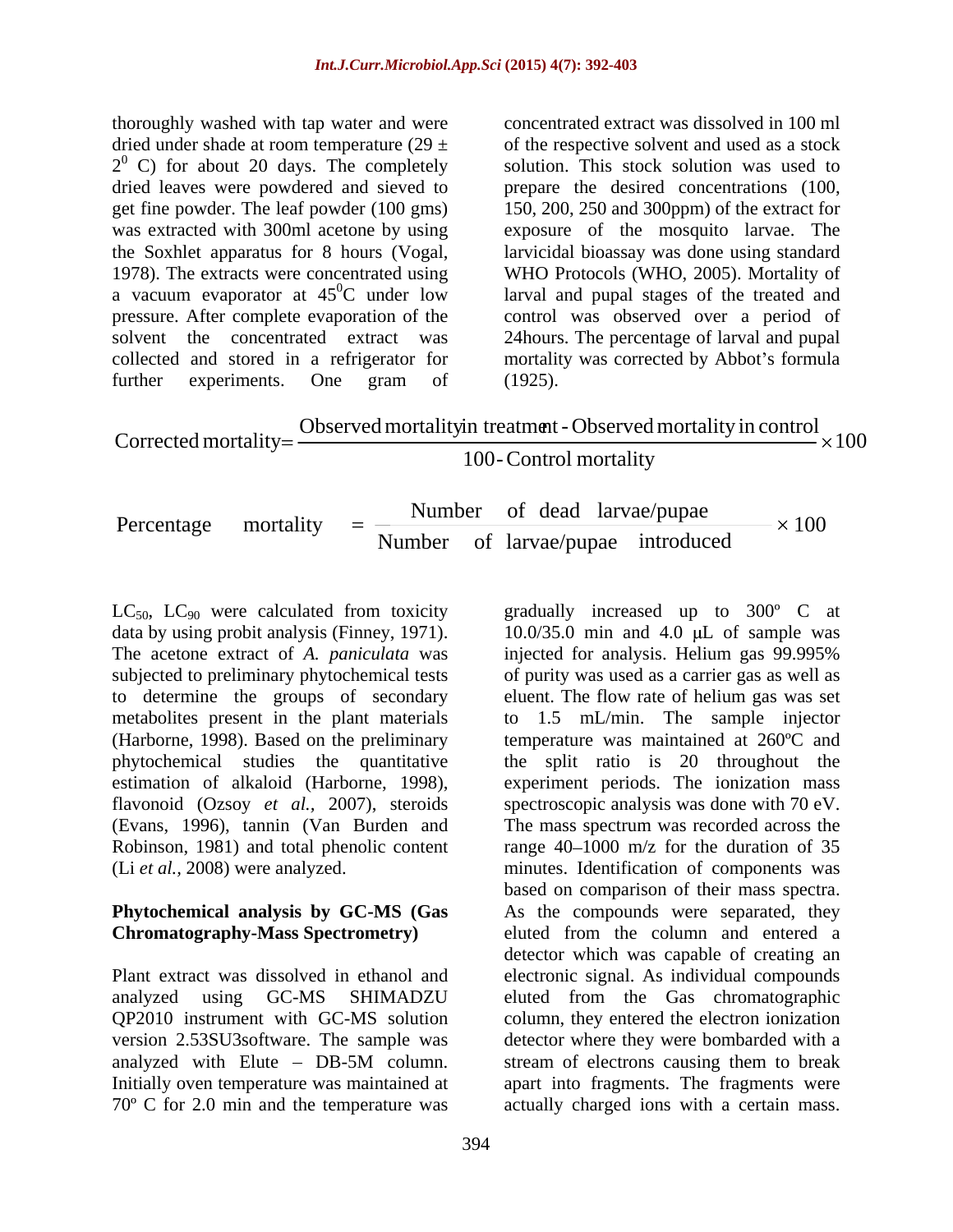The m/z ratio obtained was calibrated from pupae against the acetone extract of *A.*  the graph obtained which was called as the *paniculata*. Similar type of results was mass spectrum graph which is the observed in the studies reported by fingerprint of the molecule. The Shyamala *et al.* (2003); Murugan *et al.* identification of compounds was based on (2007); Vineetha and Murugan (2009) and the comparisons of their mass spectra with NIST Library 2008, WILEY8 and FAME. study mortality might be due to the chemical

In the present investigation I-IV instar larvae and pupae of *A. aegypti* were exposed to mortalities were noticed after 24 hours and dependent. In the present study acetone  $LC_{50}$  values of 47.58, 66.92 and 118.74 ppm instar larvae flowed by II>III>Pupae and IV developmental stages of *Anopheles* instar larvae respectively. During the study against the I-IV instar larvae and pupae of *A.* 

Similar kind of results were observed by larval mortality at 200 ppm on *A. aegypti* 100ppm a very low hatchability was noticed. and *Culexpipiens*. The larvicidal activity of Caesalpiniaceae) showed 100% mortality in and 92.6% in 2.5% concentration of fixed the present study IV instar larvae of *A. aegypti* showed least susceptibility than

**Results and Discussion** *paniculata* that arrest the metabolic activity Umavathi and Manimegalai (2010). In this constituents present in the acetone extract *A.*  of the larvae, which caused the high percentage of mortality.

100, 150, 200, 250 and 300 ppm of acetone Similarly Mullai and Jebanesan (2007) have extract of *A. paniculata* (Fig. 1)*.* The larval reported that ethyl acetate, petroleum ether larval mortality was concentration *colocynthis* and *Cucurbita maxima* showed extract of *A. paniculata* showed and 75.91, 117.73 and 171.64 ppm, concentration and age based effect against respectively against *Culex quinquefasciatus* the developmental stages of *A. aegypti.* The larvae. Kuppusamy and Murugan (2008) maximum toxic effect was noticed against I and reported the morphological abnormalities of period noticed LC50 values were 113.661, extract of *A. paniculata.* The morphological 149.068, 162.731, 216.888 and 93.958 ppm abnormalities were death during moulting, *aegypti.*  body, larval, pupal intermediates, loosing of Jang *et al.* (2002) have reported that the (2010) reported that the hexane and methanol extracts of *C*. *obtusifolia*, *C*. *tora* chloroform extract of *A. paniculata* showed and *V. tetrasperma* exhibited more than 90% 100% egg mortality at 250ppm and at and methanol leaf extracts of *Citrullus*   $LC_{50}$  values of 47.58, 66.92 and 118.74 ppm developmental stages of *Anopheles stephensi* were exposed to the ethanolic splitting of cuticle at different regions of the appendages in pupa due to ruptured cuticle and abnormal adult emergence. Elango *et al.*

petroleum ether, ethanolic, aqueous extracts In the present study alkaloid, flavonoids, of dried leaves and fixed oil from the seeds steroids, tannin, chlorogenic acid and of *Caesalpinia bonduc* (Family: phenolic compounds were identified in the 1% concentration of petroleum ether and and 3)*.* The biological activity of the plant ethanolic extract of leaf, whereas it was 55% extracts might be due to the present of in 2.5% concentration of aqueous extract various phytochemical compounds (Amer oil against the fourth instar larvae of *Culex* jointly or independently contribute to *quinquefasciatus* (Saravanan *et al.,* 2007). In produce larvicidal and adult emergence acetone extract of *A. paniculata* (Table 2 and Mehlhorn, 2006). These compounds inhibition activity against mosquitoes (Harborne, 1998). Plant alkaloids resulted in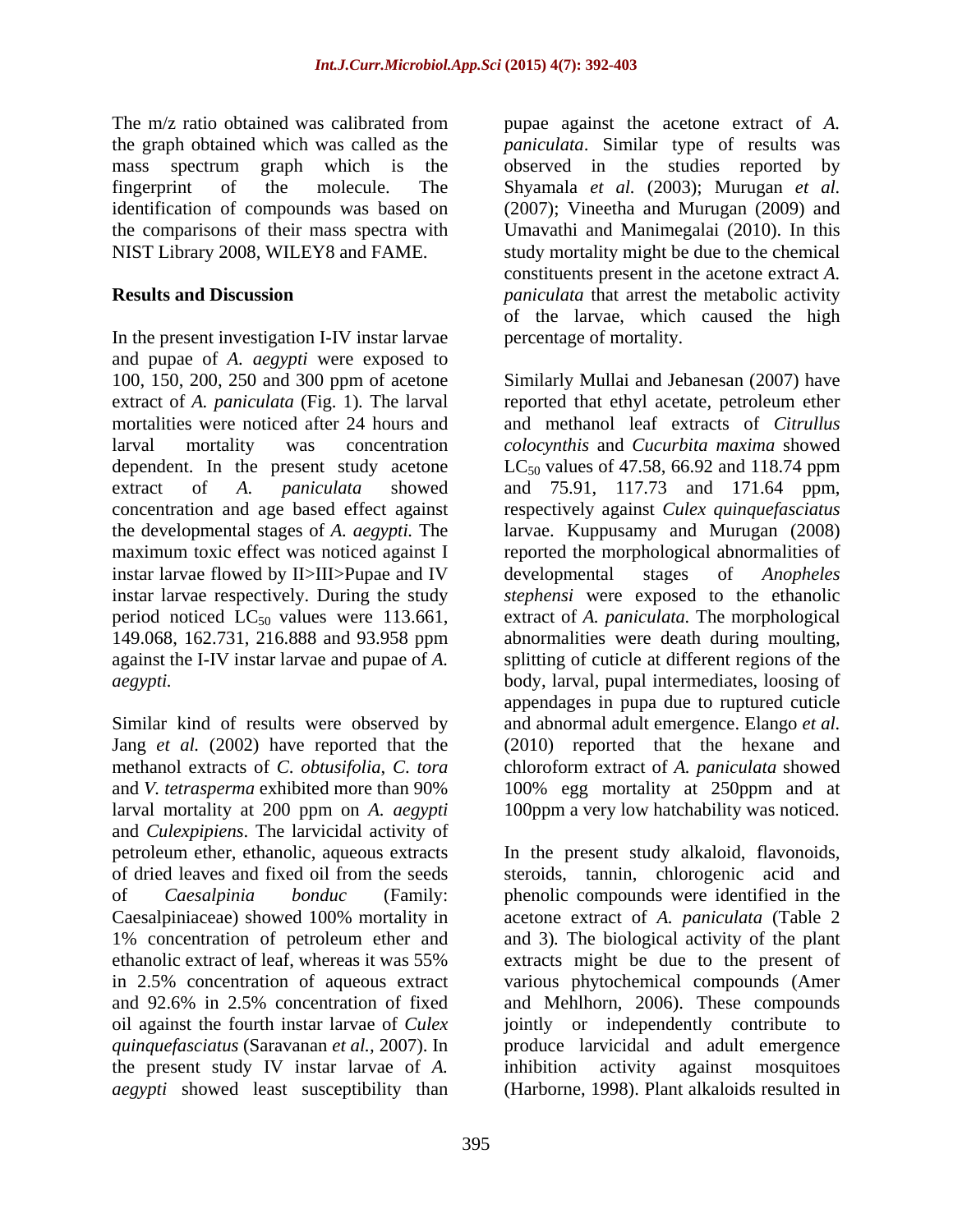a significant loss in fecundity and fertility in 5 and figure 1. In addition 19 components the adult species of mosquitoes (Saxena, like steroids, alkaloids, phenols, catechine, Propenamide, 2-methyl-N-phenyl-<br>at flavonoids, saponins and tannins in the glycosides, tannins, phytosterols, flavonoids (Jayaprakasam *et al.,* 2003), seeds of *C.*  alkaloids of protopine and sangainarine and long chain alcohol (Sushma and Singh, 1999).

The quantitative studies of *A. paniculata* showed22.2% of alkaloid, 44.6% of *paniculata* leaves using GC-MS (Roy *et al.*, flavonoids, 20.5% of steroid, 3.7% of 2010). Kalaivani *et al.* (2012) reported the tannin, 32.2% of phenol and 5.3% of presence of thirteen different phytochemical chlorogenic acid is present in acetone extract compounds namely 1, 1, 3-triethoxy of *A. paniculata*. The phytochemiclas propane, Tetradecanoic acid, 3, 7, 11, 15 accumulate in insect brain and other nervous tissues causing neuro endocrine disruptions. hexadecanic acid, 9, 12-octadecadienoyl These compounds at low concentrations chloride,  $(Z,Z)$ -, Phytol, 9, 12promote effective intercellular Octadecadienoic acid (Z,Z), 9,12,15communications and cellular metabolism but  $\qquad$  Octadecatrienoic  $\qquad$  acid( $Z$ , $Z$ , $Z$ ),  $\qquad$  1.2at high concentrations were known to cause Benzenedicarboxylic acid, diisooctyl ester, serious disruption to the normal timings of squqlene, Retionic acid methyl ester, events in the cell cycle (Sinha, 2000). Hence  $\qquad \qquad$  Androstan-17-one, 3-ethyl-3-hydroxy-,  $(5\alpha)$ in the present study also reveals that larval and  $\beta$ -sitosterol in ethanol extract of *A*. mortality may be due to cell death and *paniculata.* The therapeutically important cellular disruptions which affected the development and survival and inflict observed in the aerial part of *A. paniculata*

The chemical components of acetone extract i.e. 3-O-beta-D-glucopyranosyl-14, 19of *A. paniculata* were analyzed by Gas dideoxyandrographolide, 14-deoxy-17-<br>Chromatography Mass Spectrum (GC-MS). hydroxyandrographolide, 19-O-(beta-D-Chromatography Mass Spectrum (GC-MS).

1992). Kalaivani *et al.* (2012) reported the  $\beta$  – terpinolene at 3.401,  $\alpha$  – terpinene at presence of various secondary metabolites 3.686, Ethyl iso-allocholate at 4.572, 2 ethanol extract of *A. paniculata.* Earlier Hexadecanol at 25.281, Dotriacontane at study revealed that the bioactive compounds 25.860, Phenol, 2,4-bis(1,1-dimethylethyl) in the leaves of *Acacia nilotica* were at 26.359, Cyclopentanetridecanoic acid, polyphenols (Ginwal *et al.,* 1997), methylester at 26.560, Dodecanoic acid at and steroidal sapogenins in *Jatropa curcus*, 27.574, Ethyl Ester of Docosanoic Acid at with analoids in *W. somnifera* 32.920, Neophytadiene at 33.811, D-glucose *colocythis*that constitute elaterin, citrullol, Oxirane, hexadecyl- at 33.811, 9-Eicosyne hentriacontane, a phytosterol and a mixture at 33.811, Isochiapin B at 34.4198, ß-pinene of fatty acids (Duke, 1990) and the whole at 34.715, 1,2-Benzenedicarboxylic acid, plant of *Argemene mexicana* that contained dioctyl ester at 35.876 and Naphthalene, were identified with the retention time were Propenamide, 2-methyl-N-phenyl- at 25.215, Nonane, 1-chloro- at 25.215, 1- 27.574, Ethyl Ester of Docosanoic Acid at 27.574, Ethyl Ester of Docosanoic Acid at 32.920, Neophytadiene at 33.811, D-glucose 6 O- D galactopyranosylat 33.944, 1,2,3,5,6,8a-hexahydro-4,7-dimethyl-1-(1 methylethyl)-, (1S-cis)- at 38.047.

considerable larval mortality. (Chandrasekaran *et al.,* 2009). Shen *et al.* Chemical components are listed in the table apiofuransy (1-2)-beta-D,glucopyranoyl)-3, Previous studies determined the chemical profile of chloroform extracts of *A. paniculata* leaves using GC-MS (Roy *et al.,* tetramethyl-2-hexadecan-1-ol,  $chloride,(Z,Z)$ -, Phytol, 9, 12-Octadecadienoic acid (Z,Z), 9,12,15- Octadecatrienoic acid(Z,Z,Z), 1,2 active principle andrographolide was (2006) reported six entlabdanediterpenoids 3-O-beta-D-glucopyranosyl-14, dideoxyandrographolide, hydroxyandrographolide,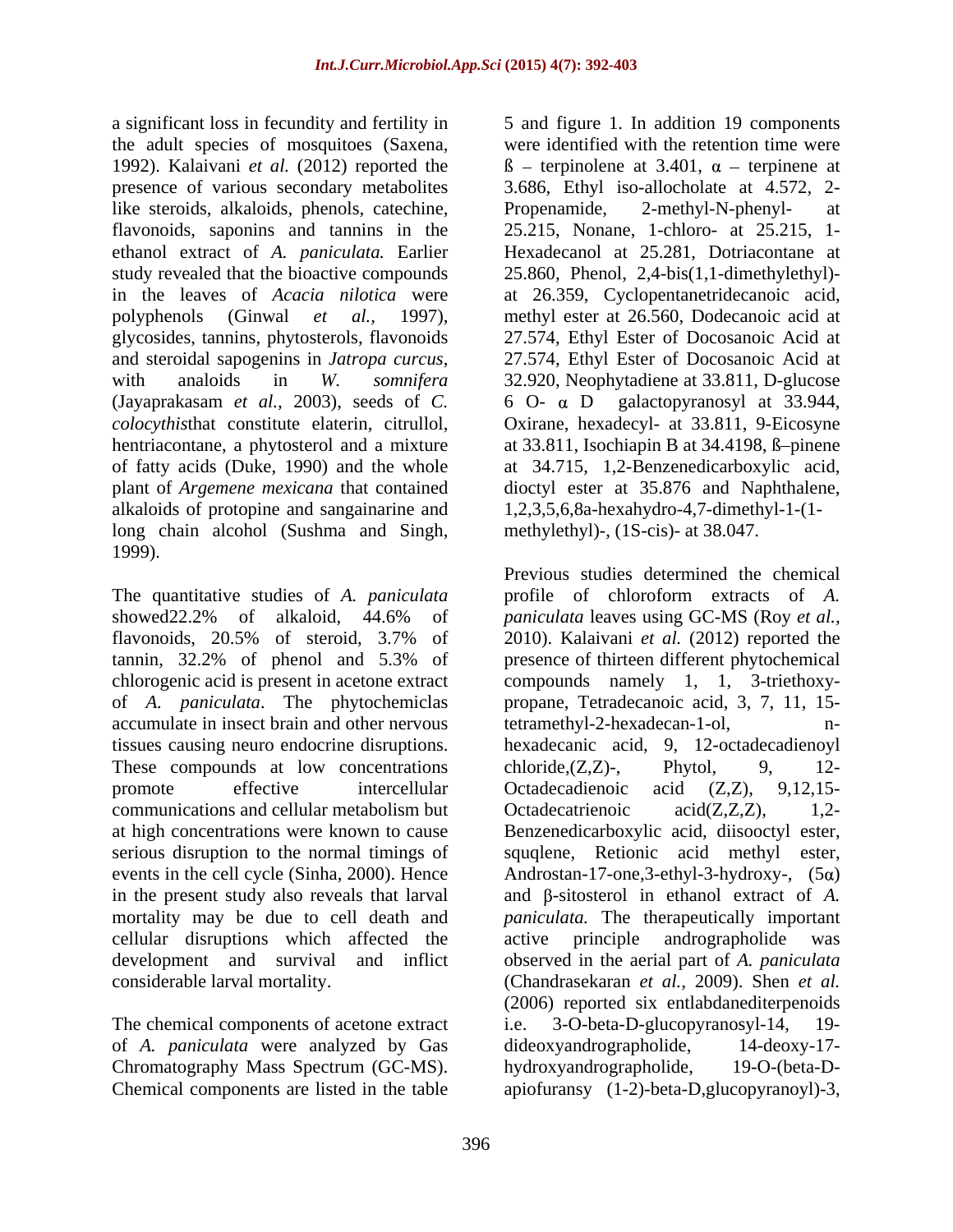14-dideoxyandrographolide, 3-O-beta-D- characterized eighteen compounds from glucopyranosyl andrographolide, 12S- *Ferula communis* using GC-MS analysis. hydroxyandrographolide and andragraphato The result could encourage the search for side from the aerial part of the plant. Similar new active natural compounds offering an to our results Gannadi and Dezfuly (2011) also reported seventeen compounds from *Myrtus communis* and Chibani *et al.* (2011)

alternate to synthetic insecticides from other medicinal plants.

| Table.1 Lar<br>A. <i>paniculata</i> against different larval<br>arvicidal effect of<br>Let of acetone extract of $\Lambda$ |
|----------------------------------------------------------------------------------------------------------------------------|
| $\sim$ 24 hours<br>instar and<br>$\triangle$ pupae of A.<br><i>aegvpti</i> treated with                                    |

| Larval and       |                |                | $%$ of mortality |                |                |
|------------------|----------------|----------------|------------------|----------------|----------------|
| pupal stages     | 100ppm         | $150$ ppm      | $200$ ppm        | $250$ ppm      | $300$ ppm      |
| I-Instar         | $45.0 \pm 2.6$ | $67.7 \pm 1.2$ | $76.3 \pm 1.5$   | $85.3 \pm 2.5$ | $100 \pm 0.0$  |
| II-Instar        | $34.3 \pm 2.1$ | $44.7 \pm 3.1$ | $71.0 \pm 2.6$   | $84.7 \pm 2.5$ | $96.7 \pm 1.5$ |
| III-Instar       | $34.3 \pm 0.6$ | $42.0 \pm 1.7$ | $63.3 \pm 1.5$   | $77.3 \pm 2.1$ | $89.3 \pm 2.5$ |
| <b>IV-Instar</b> | $25.3 \pm 2.5$ | $26.7 \pm 2.1$ | $40.0 \pm 3.6$   | $56.0 \pm 4.6$ | $79.3 \pm 3.8$ |
| Pupae            | $31.7 \pm 2.1$ | $42.3 \pm 3.5$ | $69.0 \pm 3.6$   | $81.0 \pm 5.0$ | $93.3 \pm 1.5$ |

Values given in each cell is the mean  $\pm$  SD of three replicates

**Table.2** Lethal concentration values of acetone extract of A. paniculata against different larval instar of A. aegypti treated with 24 and 48 hours

| Developmental<br>stages | $LC_{50}$ (ppm)<br>(LCL-UCL)     | $LC_{90}$ (ppm)<br>(LCL-UCL)     | <b>Regression</b><br>equation | <b>Chi-square</b> |
|-------------------------|----------------------------------|----------------------------------|-------------------------------|-------------------|
| I-Instar                | 113.661<br>$(16.570 - 151.561)$  | 247.062<br>$(206.570 - 360.353)$ | $Y = -1.092 + 0.197X$         | 7.880             |
| <b>II-Instar</b>        | 149.068<br>$(134.653 - 161.276)$ | 268.120<br>$(250.637-291.812)$   | $Y = -1.605 + 0.194X$         | 3.151             |
| <b>III-Instar</b>       | 162.731<br>$(146.429 - 176.648)$ | 309.342<br>$(285.526 - 343.567)$ | $Y = -1.422 + 0.184X$         | 0.885             |
| <b>IV-Instar</b>        | 216.888<br>$(176.595 - 270.189)$ | 389.015<br>$(315.740 - 626.649)$ | $Y = -1.615 + 0.145X$         | 6.715             |
| <b>Pupae</b>            | 93.958<br>$(71.313 - 109.892)$   | 199.132<br>$(184.965 - 218.317)$ | $Y = -1.145 + 0.233X$         | 1.819             |

LCL- Lower Confidential LimitUCL- Upper Confidential Limit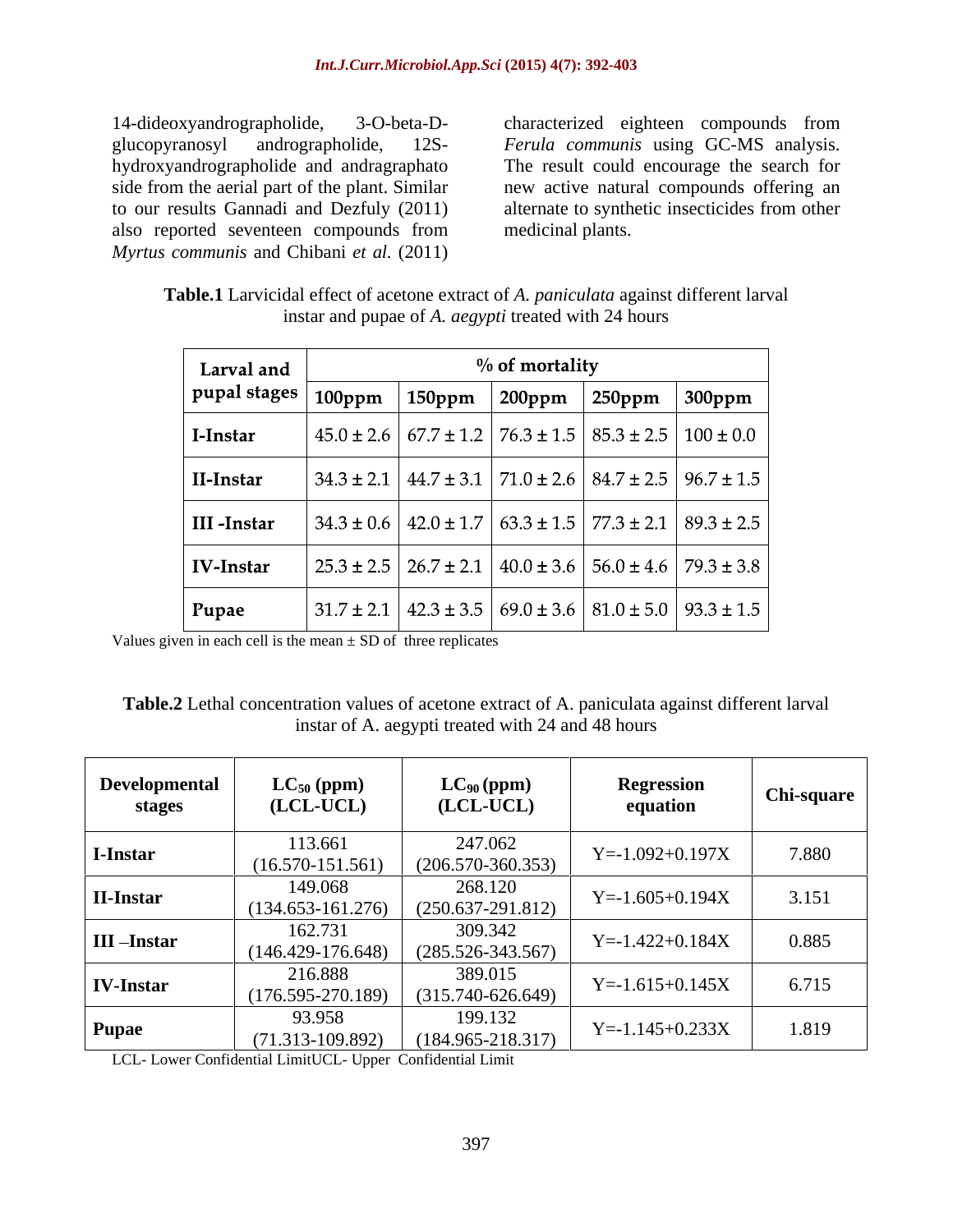| <b>S. No</b>   | Name of the Test            | Phytochemical<br><b>Constituents</b> | Acetone                  |
|----------------|-----------------------------|--------------------------------------|--------------------------|
|                |                             | Mayer's test                         | $+$                      |
|                | <b>Alkaloid</b>             | Dragendroff's test                   | $+$                      |
|                |                             | Wagner Test                          | $+$                      |
|                |                             | Molish Test                          | $\sim$                   |
| $\overline{2}$ | Carbohydrate                | Fehling Test                         | $-$                      |
|                |                             | <b>Benedicts Test</b>                | $-$                      |
| $\mathbf{3}$   | Flavonoids                  | Ammonia test                         | $+$                      |
|                | Saponin                     | Foam Test                            | $\sim$                   |
| 5              | Coumarin                    | Sodium chloride test                 | $\overline{\phantom{0}}$ |
|                |                             | Libermann's test                     | $\sim$                   |
| 6              | <b>Steroids</b>             | Salkowaski test                      | $+$                      |
| $\overline{ }$ | <b>Tannin</b>               | Ferric chloride test                 | $+$                      |
| 8              | <b>Chlorogenic acid</b>     | Ammonia test                         | $+$                      |
| 9              | Anthocyanin                 | $H_2$ So <sub>4</sub> test           | $\overline{\phantom{0}}$ |
| 10             | <b>Phenol</b>               | Phenol reagent                       | $+$                      |
|                |                             |                                      |                          |
| 11             | <b>Flavones</b>             | Shinoda's Test                       | $\sim$                   |
| 12             | <b>Anthracene Glycoside</b> | Borntrager's test                    | $\sim$                   |

**Table.3** Qualitative analysis of phytochemicals in acetone extract *A. paniculata*

+ Presence of compounds; - Absence of compounds

**Table.4** Quantitative analysis of the phytochemicals in acetone extract *A. paniculata*

| S. No Name of the test | <b>Acetone</b>     |
|------------------------|--------------------|
| Alkaloid               | 22.2%              |
| Flavonoids             | 44.6%              |
| <b>Steroid</b>         | $\frac{20.5\%}{ }$ |
| <b>Tannin</b>          | 3.7%               |
| Phenol                 | $32.2\%$           |
| Chlorogenic acid       | $5.3\%$            |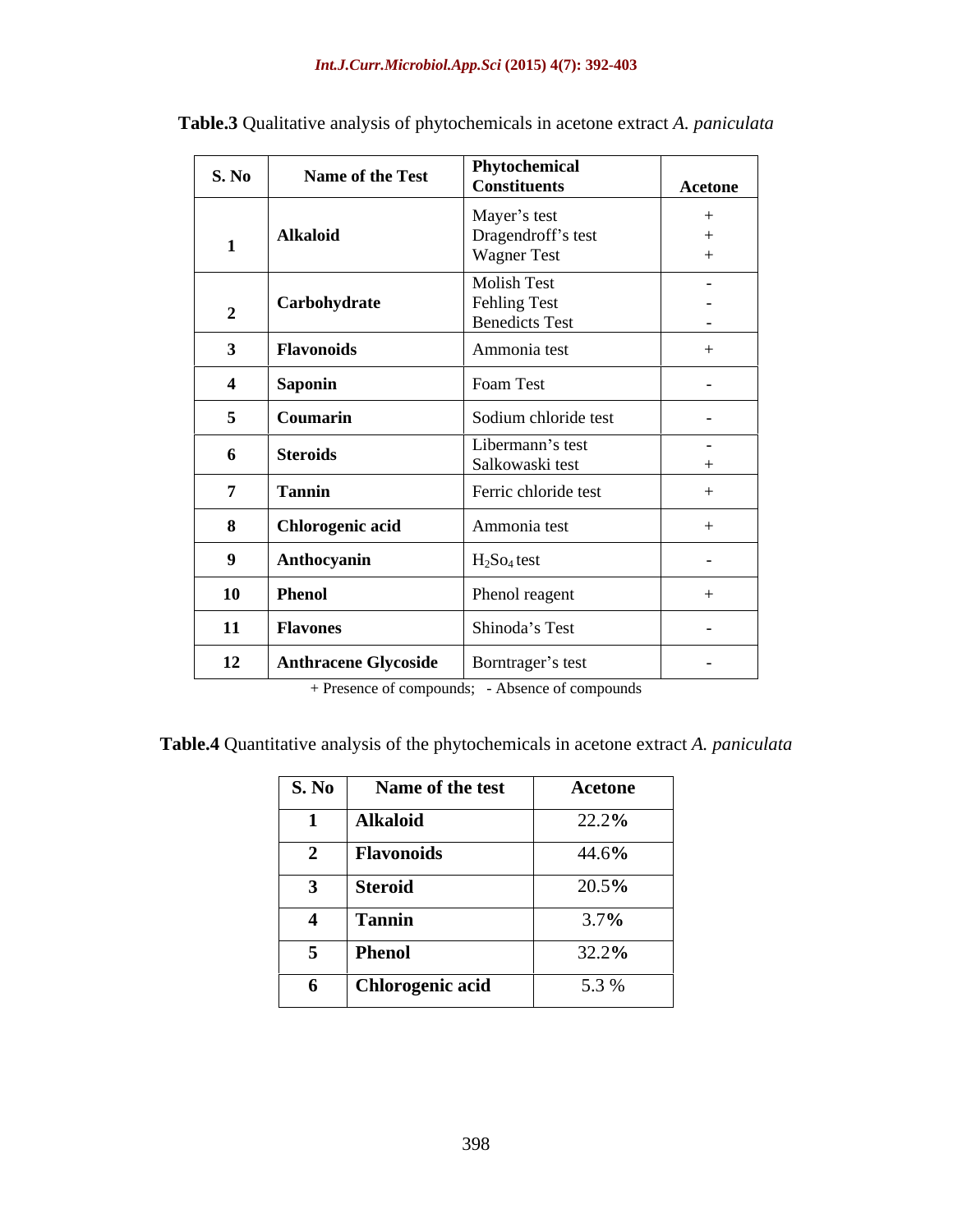| <b>Compound Name</b>                                                               | <b>Retention</b><br><b>Time</b> | <b>Molecular</b><br>Formula                    | Molecular<br>Weight | <b>Peak</b><br>area | Compound<br>nature     |
|------------------------------------------------------------------------------------|---------------------------------|------------------------------------------------|---------------------|---------------------|------------------------|
| $\beta$ – terpinolene                                                              | 3.401                           | $C_{10}H_{16}$                                 | 136                 | 0.02                | Terpenoid              |
| $\alpha$ – terpinene                                                               | 3.686                           | $C_{10}H_{16}$                                 | 136                 | 0.03                | Terpenoid              |
| Ethyl iso-allocholate                                                              | 4.572                           | $C_{26}H_{44}O_5$                              | 436                 | 0.06                | Steroid                |
| 2-Propenamide, 2-methyl-N-phenyl-                                                  | 25.215                          | C10 H11 NO                                     | 161                 | 0.36                |                        |
| Nonane, 1-chloro-                                                                  | 25.215                          | C9 H19 CL                                      | 162                 | 0.36                |                        |
| 1-Hexadecanol                                                                      | 25.281                          | C <sub>16</sub> H <sub>34</sub> O              | 242                 | 0.12                | Unsaturated fatty acid |
| Dotriacontane                                                                      | 25.860                          | C32 H66                                        | 451                 | 0.17                | Alkenes                |
| Phenol, $2,4-bis(1,1-dimethylethyl)$ -                                             | 26.359                          | C14 H22 O                                      | 206                 | 0.13                | Organic compound       |
| Cyclopentanetridecanoic acid, methyl ester                                         | 26.560                          | C19 H36 O2                                     | 296                 | 0.10                | Carboxylic acid amide  |
| Dodecanoic acid                                                                    | 27.574                          | C <sub>12</sub> H <sub>24</sub> O <sub>2</sub> | 200                 | 0.94                | Saturated fatty acid   |
| Ethyl Ester of Docosanoic Acid                                                     | 32.920                          | C <sub>24</sub> H <sub>48</sub> O <sub>2</sub> | 368                 | 1.53                |                        |
| Neophytadiene                                                                      | 33.811                          | C <sub>20</sub> H <sub>38</sub>                | 278                 | 1.47                |                        |
| D-glucose $6$ O- $\alpha$ D galactopyranosyl                                       | 33.944                          | $C_{12}H_{22}O_{11}$                           | 342                 | 0.80                | Sugar moiety           |
| Oxirane, hexadecyl-                                                                | 33.811                          | C18 H36 O                                      | 268                 | 1.47                |                        |
| 9-Eicosyne                                                                         | 33.811                          | C <sub>20</sub> H <sub>38</sub>                | 278                 | 1.47                |                        |
| Isochiapin B                                                                       | 34.4198                         | C19 H22 O6                                     | 346                 | 0.27                |                        |
| $\beta$ – pinene                                                                   | 34.715                          | C10H16                                         | 136                 | 0.88                | Monoterpene            |
| 1,2-Benzenedicarboxylic acid, dioctyl ester                                        | 35.876                          | C <sub>24</sub> H <sub>38</sub> O <sub>4</sub> | 390                 | 2.78                |                        |
| Naphthalene, 1,2,3,5,6,8a-hexahydro-4,7-<br>dimethyl-1-(1-methylethyl)-, (1S-cis)- | 38.047                          | C15H24                                         | 204                 | 1.55                |                        |

**Table.5** GC-MS analysis of acetone extract of *A. paniculata*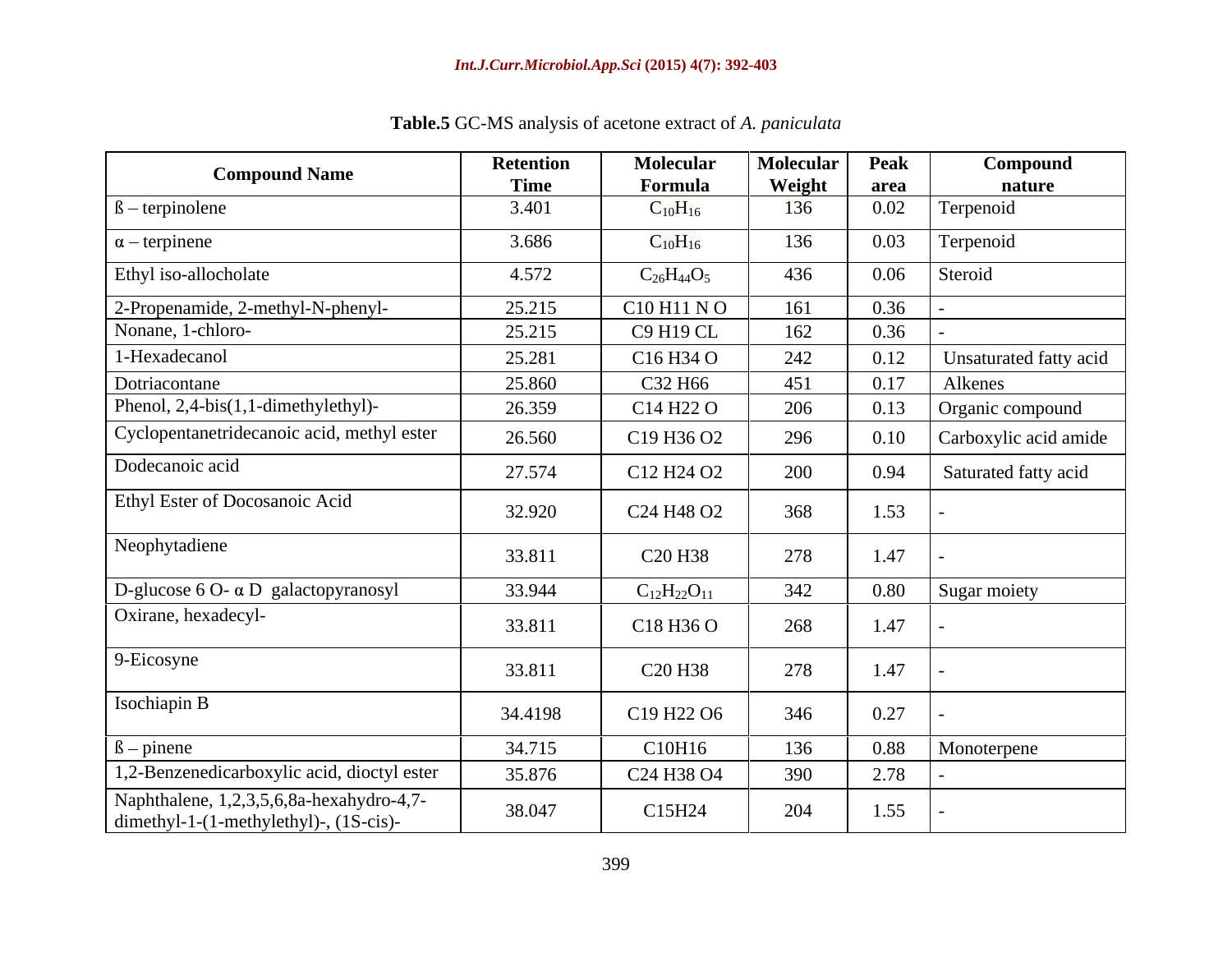

**Fig.1** Gas chromatogram of acetone extract of *A. paniculata*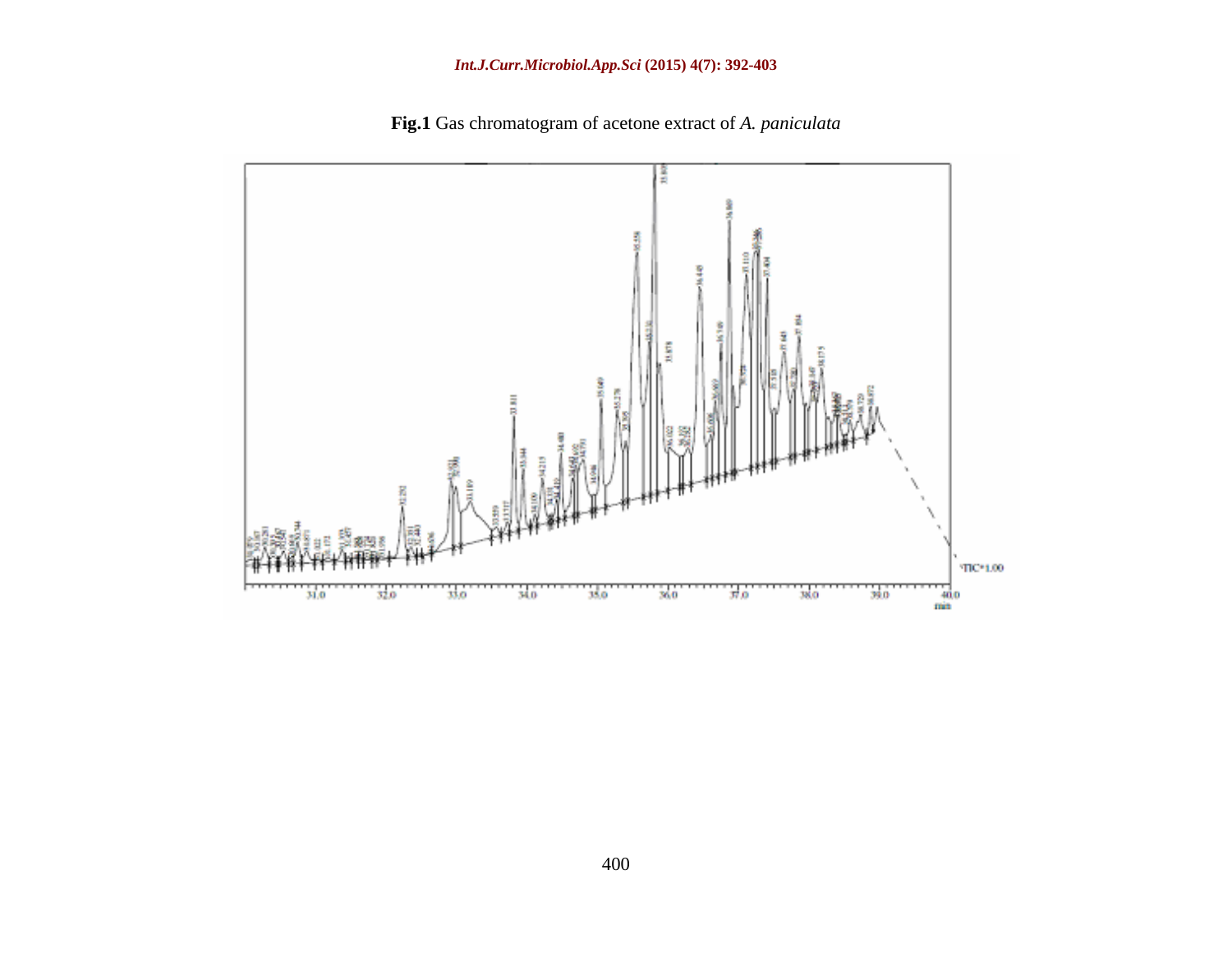Plants have been used since ancient times to repel or kill blood-sucking insects in the human history and even now, in many parts of the world people are practicing plant substances to repel or kill the mosquitoes and other blood-sucking insects. We are all just around the corner to reinstate the 1892–1902. chemical substances with plant-derived Chibani, S., Berhail-Berhail, H., Kabouche, ones. In the present investigation, we have identified ecofriendly substances (leaf extract of *A. paniculata)* for the control of vector mosquitoes. Plants can provide safer alternatives for modern deadly poisonous Arom plants, 1(2): 41–44. synthetic chemicals. Further research Duke, J.A. 1990. Promising phytochemicals. regarding the effect of active principles of the medicinal plants on larvae is needed to understand the mechanism of action of active principles against the mosquito Elango, G., Abdul Rahuman, A., Bagavan, larvae. The results suggest for a possible utilization of the cheap and readily available Rajkumar, G., Marimuthu, S., medicinal plants for possible control of mosquitoes as a part of the integrated vector management program. The contract of the management program.

- Abubakar, S., Ahmad, Q.U., Samah, O.A. bactericidal activity of the polar and non-polar extracts of *Andrographis*  causing pathogenic bacteria. *J. Med.*
- Amer, A., Mehlhorn, H. 2006. Repellency 68–72.<br>
offset of forty one assential oils Gabrielian. E.S., Shukarian. A.K., effect of forty-one essential oils
- phase I trail of andrographolide in HIV positive patients and normal tract intectious include<br>volunteers *Phytother Res* 14:333– *Phytomed*, 9:589–597. volunteers. *Phytother. Res.,* 14: 333
- Chandrasekaran, C.V., Thiyagarajan, K., Sundarajan, K., Krishna, K., Goudar,

S., Deepak, M., Murali, M., Allan, J.J., Amit Agarwal, 2009. Evolution of the genotoxic potential and acute oral toxicity of standardized extract of *Andrographis paniculata* (Kalm cold). *Food Chem. Toxicol.,* 47: 1892–1902.

- A., Aburjani, T., Kabouche. Z. 2011. Analysis of the essential oil of *Ferula communis*L. from Constantine, Algeria. *Int. J. Med. Arom plants,* 1(2): 41–44.
- In *Advances in New Crops* (J. Janick and J. E. Simon eds.) Timber Press, Portland. Pp. 491–498.
- **References** *Trop. Biomed., 27(2): 143–154.* A., Kamaraj, C., AbduzZahir, A., Rajkumar, G., Marimuthu, Santhoshkumar, S. 2010. Studies on effects of indigenous plant extracts on malarial vector, *Anopheles subpictus*Grassi (Diptera: Culicidae).
	- Omar. 2011. Bacteriostatic and The relative activities of Plant<br>bactericidal activity of the polar and derived polyphelinolic flavonoid. Evans, C.A., Miller, C.A., Bolwell, P.G., Bramley, P.M., Pridham, J.B. 1996. The relative activities of Plant derived polyphelnolic *Free Radical. Res., 22: 375-383.*
	- *paniculata* againstskin disease Finney, D.J. 1971. Probit analysis, Statistical *Plants Res.*, 5: 7–14. **Example 3 Contract GET CONSERVING SET SET SERVING SET SERVING SERVING SERVING SERVING SERVING SERVING SERVING SERVING SERVING SERVING SERVING SERVING SERVING SERVING SERVING SERVING SERVING SERVI** methods in biological assay,  $3<sup>rd</sup>$ edn. <sup>rd</sup>edn. Griffin press, London. Vol. 508. Pp.  $68 - 72.$
- against *Aedes, Anopheles* and *Culex* Goukasova, G.I., Chandanian, G.L., mosquitoes *Parasitol Res* 99(A): Panossian, 2002. A double blind, mosquitoes. *Parasitol. Res.*, 99(4): Panossian, 2002. A double blind, <br>data blacebo-controlled study of 478–490. https://www.facebo-controlled study of Calabrese, C., Berman, S.H., Babish, J.G., *Andrographis paniculata* fixed<br>
Vintong M. Shinto J. 2000 A. Combination Kan Jang in the Xinfang, M., Shinto, L. 2000. A Gabrielian, E.S., Shukarian, A.K., Goukasova, G.I., Chandanian, G.L., Panossian, 2002. A double blind, placebo-controlled study of *Andrographis paniculata* fixed combination Kan Jang in treatment of acute upper respiratory tract infectious including sinusitis. *Phytomed,* 9: 589–597.
	- 338. Gannadi, A., Dezfuly, N. 2011.Essential oil analysis of the leaves of the leaves of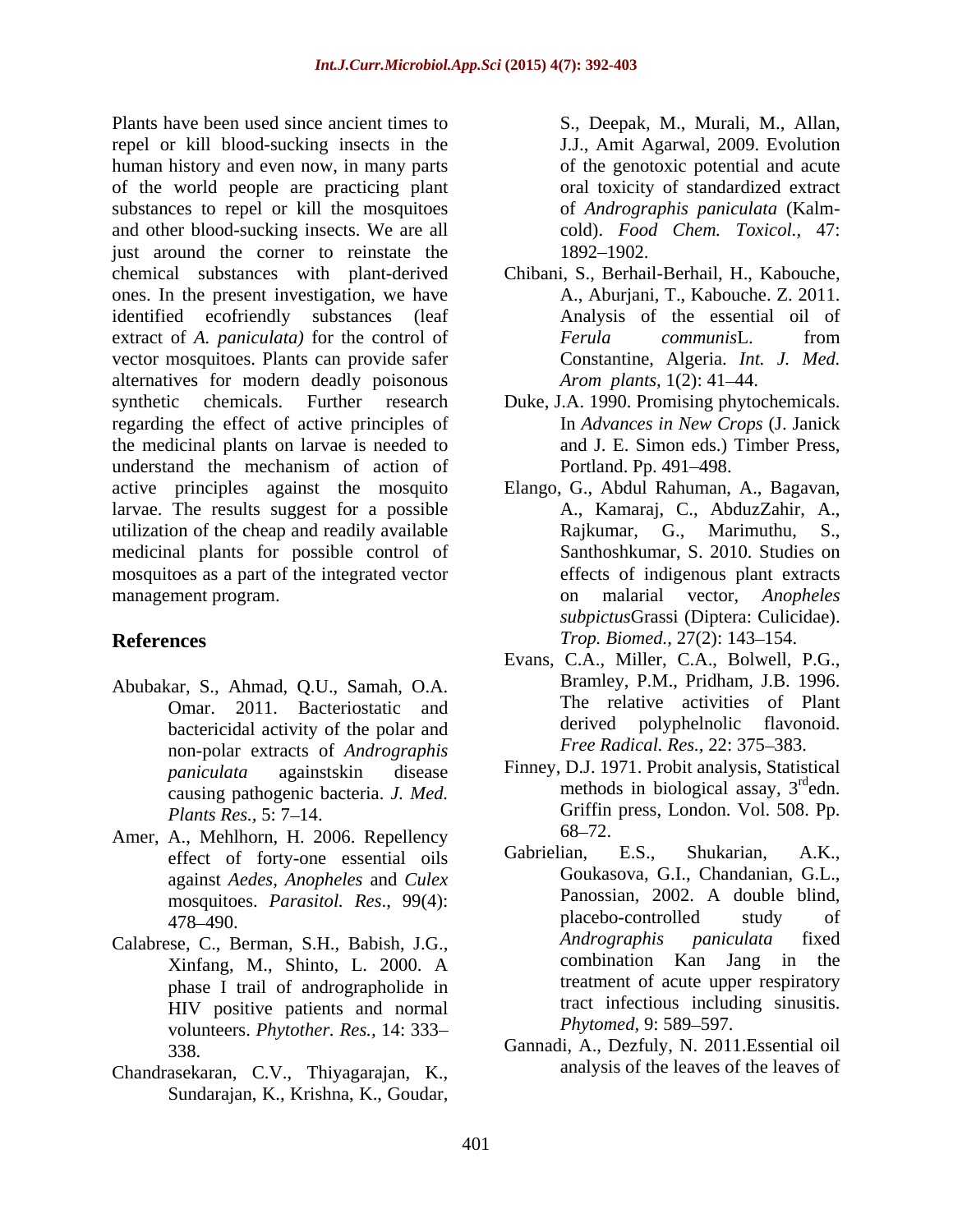- Ginwal, H.S., Tripathi, A.K., Srivastava, Kuppusamy, C., Murugan, K. 2008.
- Hahn, C.S., French, O.G., Foley, P., Martin, 1057–1065. *Technol.*, 41(3): 385–390.
- 
- 
- Iruretagoyena, M., Tobar, J.A., Gonzalez, *J. Pharmacol. Exp. Ther.,* 312: 366 372. *Tech.*, 98(1): 198–201.
- 
- Jayaprakasam, B., Zhang, Y., Seeram, N.P., *sominifera*leaves. *Life Sci.,* 74: 152
- Kalaivani, C.S., Sahaya Sathish, S., P.A., Ignachimuthu, S. 2008. *paniculata* (Burm.f.) Wall.exNees-A

Persian True Myrtle. *Int. J. Med.* medically important plant. *Int. J. Arom. Plants,* 1(2): 48 50. *Med. Arom. Plants,* Pp. 2249 4340.

- R.L. 1997. Provenance variation in Mosquitocidal effect of *Euphorbia Acacia nilotica* Wild, ex. Del.: free proline, protein and polyphenols **Bancroftian Filariasis** vector, content in leaves.*Range Manage. Culexquinquefasciatus*Say. (Diptera: *Agrofor.,* 18: 171 179. Culicidae). *Inter. J. Integ. Biol.,* 4(1): Kuppusamy, C., Murugan, K. *heterophylla*Linn.against the  $BancroftianFilariasis$ 34 39.
- E.N., Taylor, R.P. 2001.Bispecic Li, H., Wong, C., Cheng, K., Chen, F. 2008. monoclonal antibodies mediate Antioxidant properties *in vitro* and binding of dengue virus to total phenolic contents in methanol erythrocytes in a monkey model of passive viremia. *J. Immunol.,* Pp. extracts from medicinal plants. *Lebensmittel- Wissenschaft und- Technol.,* 41(3): 385–390.
- Hakim, G. 1996.Status of malaria office in Mullai, K., Jebanesan, A. 2007. Larvicidal, Lebanon-Announcement from covicidal and repellent activities of Lebanese Epidemiological the leaf extract of two cucurbitacious association. *Epidemol News,* Pp: 3-8. Harborne, J.B. 1998. *Phytochemical Culexquinquefasciatus* (Say) *methods*. 3: 20 25. (Diptera: Culicidae). *Trop Biomed.,* ovicidal and repellent activities of plants against filarial vector  $24(1)$ : 1–6.
	- P.A. 2005. Andrographolide Murugan, K., Murugan, P., Noorthen, A. interferes with 2007. Larvicidal and repellent T-cell activation and reduces potential of *Albizziaamera*Bovine experimental autoimmune and *Ocimumbasilicum*Linn.against encephalomyelitis in the mouse. the dengue vector, *Aedes aegypti* (Insecta: Diptera: Culicidae).*Biores. Tech.,* 98(1): 198–201.
- Jang, Y.S., Kim, M.K., Ahn, Y.J., Lee, H.S. Ozsoy, N., Can, A., Yanardag, R., Akev, N. 2002. Larvicidal activity of Brazilian 2007. Antioxidant activity of *Smilax*  plants against *Aedes aegypti* and *Culex pipienspallens* (Diptera: *Excelsa*L. leaf extracts. *Food Chem*., 110(3): 571 583.
	- Culicidae). *Agric. Chem.* Promsiri, S., Naksathit, A., Kruatrachue, M., *Biotechnol.*, 45(3): 131–134. Thavara, U. 2006. Evaluations of Nair, M.G. 2003. Growth inhibition extracts to *Aedes aegypti* (Diptera: of human tumor cell lines by Culcidae) and other effects on a non withanolides from *Withania*  larvicidal activity of medicinal plant target fish. *Insect. Sci.,* 13(3): 179 188.
	- 132. Samy, R.P., Thwin, M.M., Gopalakrishnan, Janakiraman, N., Johnson, M. 2012. Ethanobotanical survey of folk plants GC-MS studies on *Andrographis*  for the treatments of snake bites in P.A., Ignachimuthu, S. 2008. southern part of Tamilnadu, India. *J. Ethanopharmacol.,* 115: 302-312.